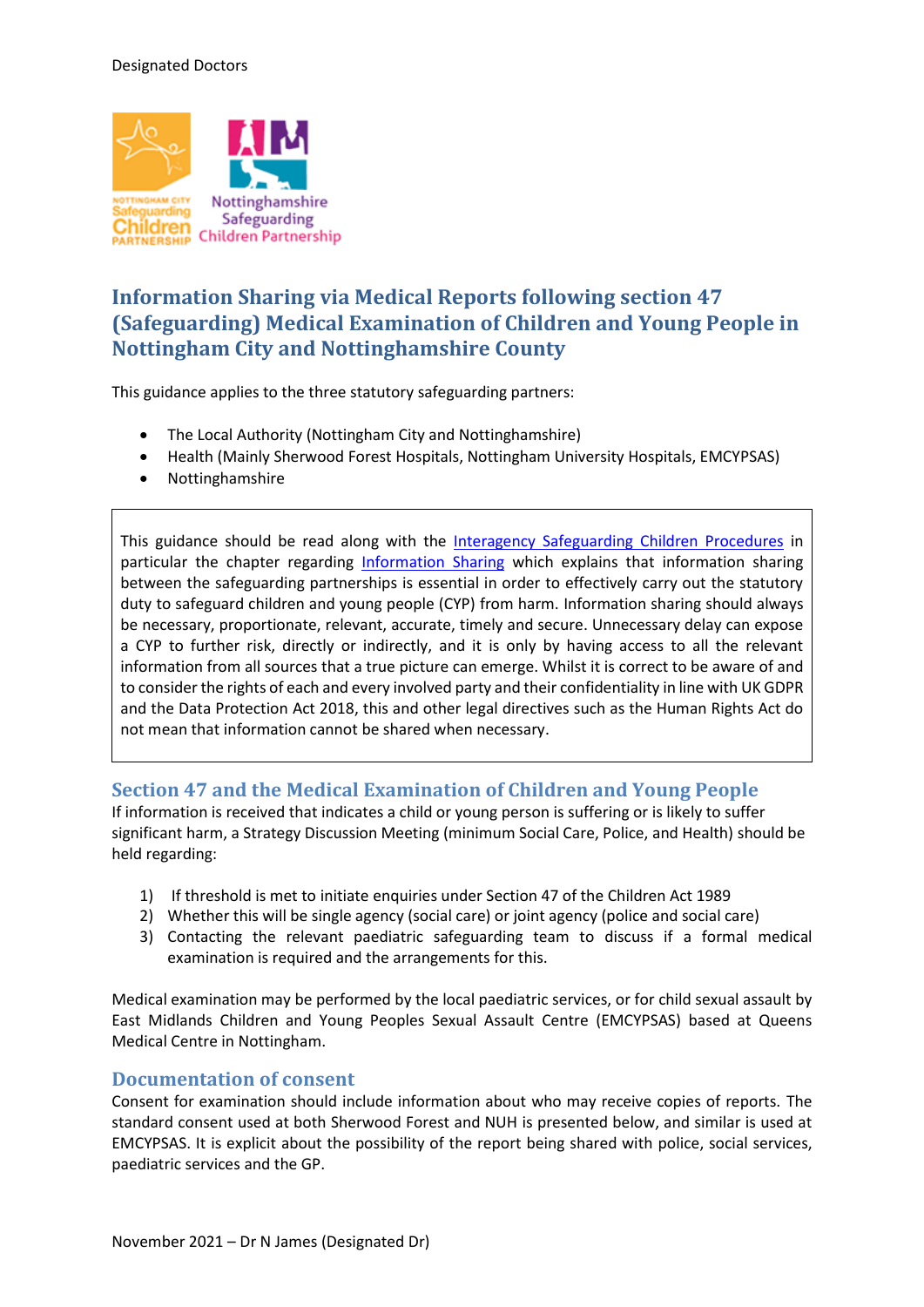I understand that there are concerns about my child's safety or well-being (child protection concerns) and that a medical examination by a children's doctor is required as part of an assessment into these concerns. I understand that this examination is to ensure that the child receives any medical treatment they may require for pain or injury but also to document carefully any marks / bruises / injuries / findings of concern in order for the doctor to consider how they may have been caused.

It has been explained that this **may** include some or all the following (delete if not applicable)

- a) A full medical **history** and complete **examination**;
- b) Taking of **notes, photographs/videos/digital images** for recording and evidential purposes (including second opinions from medical experts and peer review);
- c) **Investigations** if required which may include x-rays, blood tests, scans, or others**\***;
- d) I understand and agree that the doctor/nurse may provide a **statement/report** for the police, social services, paediatric services and the GP;
- e) I understand and agree that a **copy of the medical notes** may be given to professionals involved in the case (e.g. police / lawyers) and may be used in a court;
- f) *(Optional)* I agree to the use of anonymized photographs/videos/digital images/medical notes for **teaching, audit and research**;
- g) I have been advised that I may **withdraw my consent** at any time.

|                                                                                                   | Decision at Strategy Meeting AT THE TIME of |                        |  |
|---------------------------------------------------------------------------------------------------|---------------------------------------------|------------------------|--|
|                                                                                                   | the Medical Examination                     |                        |  |
| Report can be shared with:                                                                        | <b>Section 47</b>                           | <b>Section 47</b>      |  |
|                                                                                                   | <b>Single Agency</b>                        | <b>Joint Agency</b>    |  |
| <b>GP</b> (for the CYP)                                                                           | Yes                                         | Yes                    |  |
| CYP's own Paediatrician (if involved)                                                             | <b>Yes</b>                                  | Yes                    |  |
| Social Care (for the involved locality)                                                           | <b>Yes</b>                                  | Yes                    |  |
| Police (investigating force)                                                                      | Data Protection Office                      | Yes                    |  |
| If, for example, an investigation was initially single agency but later information led to Police |                                             |                        |  |
| seeking to prosecute, copies of the report should be requested via the Data Protection Office as  |                                             |                        |  |
| standard.                                                                                         |                                             |                        |  |
| Other agency (including education)                                                                | Data Protection Office                      | Data Protection Office |  |
| Family / CYP themselves                                                                           | Data Protection Office                      | Data Protection Office |  |
| <b>Court</b> (as the report may need redacting or                                                 | Contact author via                          | Contact author via     |  |
| updating before it can be used in open court)                                                     | <b>NHS</b> trust                            | <b>NHS</b> trust       |  |
| Must only come via Data Protection Office (even if Police or Social Care are the requesting       |                                             |                        |  |
| agency)                                                                                           |                                             |                        |  |
| Medical Examination record/report NOT carried out under section 47 enquiries (e.g. seen in        |                                             |                        |  |
| Emergency Department and treated prior to safeguarding concerns emerging or where no              |                                             |                        |  |
| Strategy Meeting was held)                                                                        |                                             |                        |  |
| Any original notes (including handwritten 'NAI' proforma, clinic or inpatient notes, electronic   |                                             |                        |  |
| filenotes and documentation of phone consultations)                                               |                                             |                        |  |
| Any images or videos (including X-rays, patient photography, colposcopy videos)                   |                                             |                        |  |
| Formal statements for court or solicitors                                                         |                                             |                        |  |
|                                                                                                   |                                             |                        |  |

## **Where can the report be shared?**